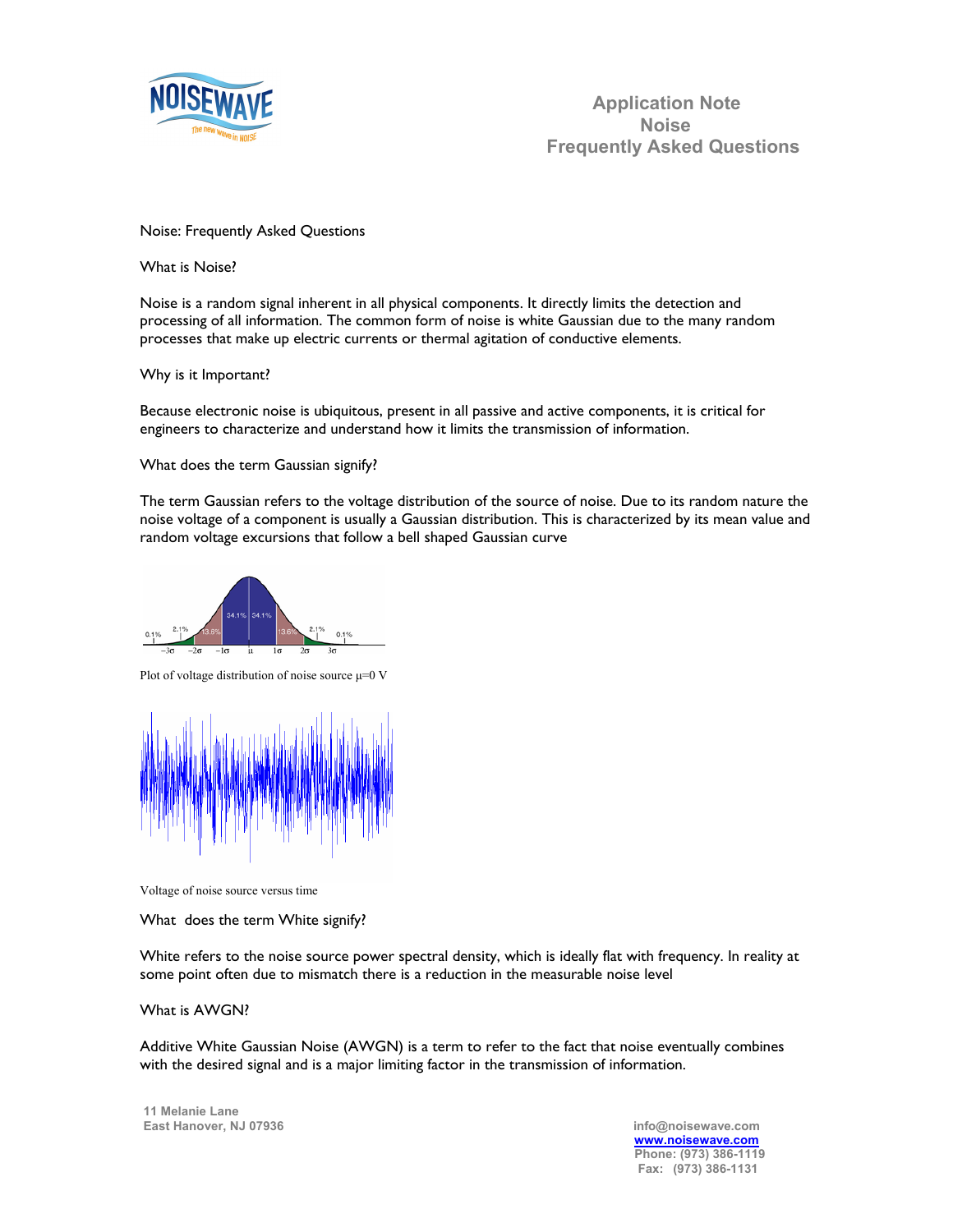

What are the common usages of a noise source?

Noise Sources are used to measure Noise Figure, provide a source of AWGN to generate CNR or EbNo to measure error rates, and are used as an economical source of broad band power for built in test applications such as signal strength calibrators and radar applications . They can be used to increase the dynamic range of Analog to Digital converters by dithering and reducing correlated noise. They are often found in Disk drive testing, wireless testing, CATV both analog and DOCSYS, jamming, SATCOM for BER and NF, as well employed as a source of jitter.

What types of noise sources are available?

Noise sources can be a simple noise diode which generates a low level of noise, to amplified noise sources supplied in multiple form factors to instrumentation grade noise generators which amplify, attenuate and process both the noise and a user added signal.

Noise diodes come in a variety of packages and can be surface mount or DIP for PCB mount or coaxial for system integration.

What is ENR?

ENR refers to Excess Noise Ratio which is 10 log {(Th-290)/290} essentially a normalized measure of how much the noise source is above thermal in its power. At high ENRs > 15 dB the density of power can be approximated by adding the ENR to -174 dBm/Hz.

How are noise sources tested and specified?

Noise sources are typically tested depending on their output level. Noise Sources that are used in Noise Figure applications are typically 6 to 30 dB in ENR. These usually require a Noise Figure Meter or a dedicated noise radiometer due to their low power levels. Since the ENR value is used to calculate the Noise Figure directly low power noise sources typically are supplied with calibrated ENR values. Higher power noise sources typically are supplied with aggregate power measurements such as on a power meter with spectral flatness observed on a spectrum analyzer.

What is the crest factor of a noise source?

Noise Sources are characterized by their crest factor, which is the peak to average ratio of the noise. For example a 5:1 crest factor of the noise voltage is 20 log5 =14 dB. This is a measure of the quality of the noise distributions and one way to measure its Gaussian nature. Noise theoretically has an unbounded distribution so that it should have an infinite crest factor but the physical realization of the noise generator will limit the output excursions, via the amplifiers, diode junctions etc.

Why and when is crest factor important?

Crest factor is important primarily in Bit Error Rate applications. In low power applications in which noise powers are being compared such as NF, it is largely insignificant. In BER applications it is important because the BER being measured is a direct function of the Carrier to Noise ratio, and if these noise excursions do not occur as expected the errors will fall off and the erroneous results will occur. One important note is that it is the crest factor of the resultant noise in the receiver and its bandwidth that

 **11 Melanie Lane East Hanover, NJ 07936 info@noisewave.com**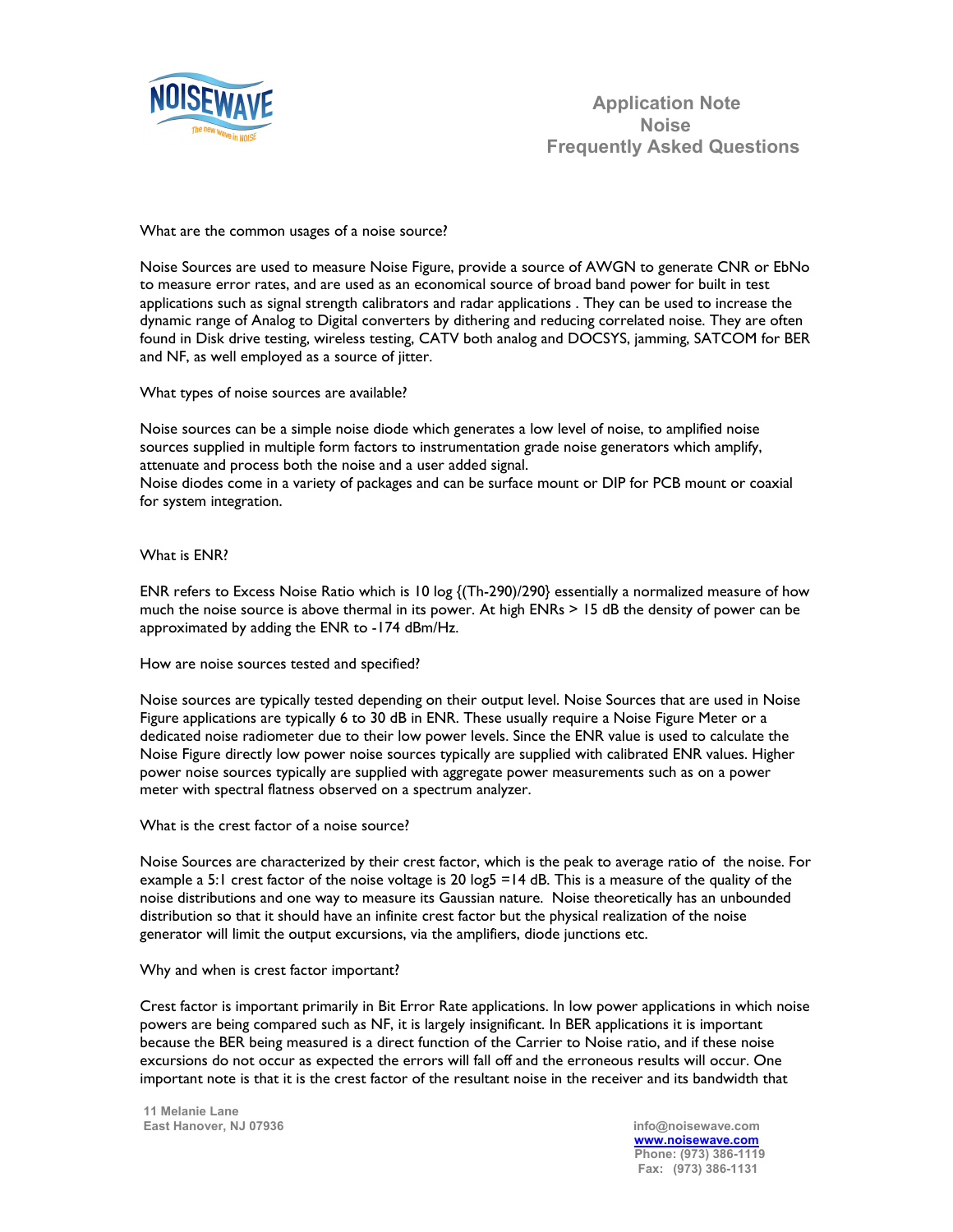

 **Application Note Noise Frequently Asked Questions** 

will determine the resultant crest factor. This is significant because often times the required noise is a much larger BW than the receiver, for example a tuned receiver operating over a wide BW requires the noise to cover the entire RF BW. This can put a strain on the realizable crest factor because the wide band high power amplifiers required to cover the entire BW can be cost prohibitive and degrade system accuracy in other ways such as excess current or reliability. Since the noise is often filtered in the receiver, the crest factor of the resultant noise is improved as the excess BW is stripped away reducing the noise power and leaving the noise farther from the clipping point. In the limit clipped noise becomes Gaussian as the measurement BW is reduced. The required crest factor should take into consideration all of the above.

# What is BITE?

BITE stands for Built-In-Test and refers to the utilization of a noise source as a source of power to test a system. For example the noise source may be put on a PCB via a TO-8 can, dip package or surface mount with a coupler or a switch to selectively inject the noise into the circuit. By turning on the noise source and detecting the system output power the system can be verified automatically and remotely. The noise source can also be used to calibrate the receivers noise figure by comparing its' know value to the receiver. Noise temperature, Noise Figure, frequency response, sensitivity and gain are among the parameters that can be measured.

## What is Eb/No?

Eb/No stands for Energy per bit divided by Noise Density. It is essentially a normalized Carrier to Noise ratio for digital systems. Typically Eb/No is plotted versus BER to measure the effectiveness of the information transfer.

## What is CNR?

CNR is Carrier to Noise Ratio and it is the relative power level of the carrier signal to the noise level in a system. It typically determines the quality of the system and BER is plotted against CNR. Carrier refers to the information signal in this case.

## What is BER?

Bit error rate is the frequency of errors that occur when bits are transmitted in a digital system. Critically it is a function of signal to noise ratio or carrier to noise ratio.

## What is Noise Figure?

Noise Figure is defined as the ratio of the signal to noise power at the input to the signal to noise power at the output of a device, in other words the degradation of the signal to noise ratio as the signal passes through the device. Since the input noise level is usually thermal noise from the source the convention is to adopt a reference temperature of 290deg K. The noise figure becomes the ratio of the total noise power output to that portion of the noise power output due to noise at input when the source is 290 deg K. Hewlett Packard App Note 57-1 describes these definitions and calculations.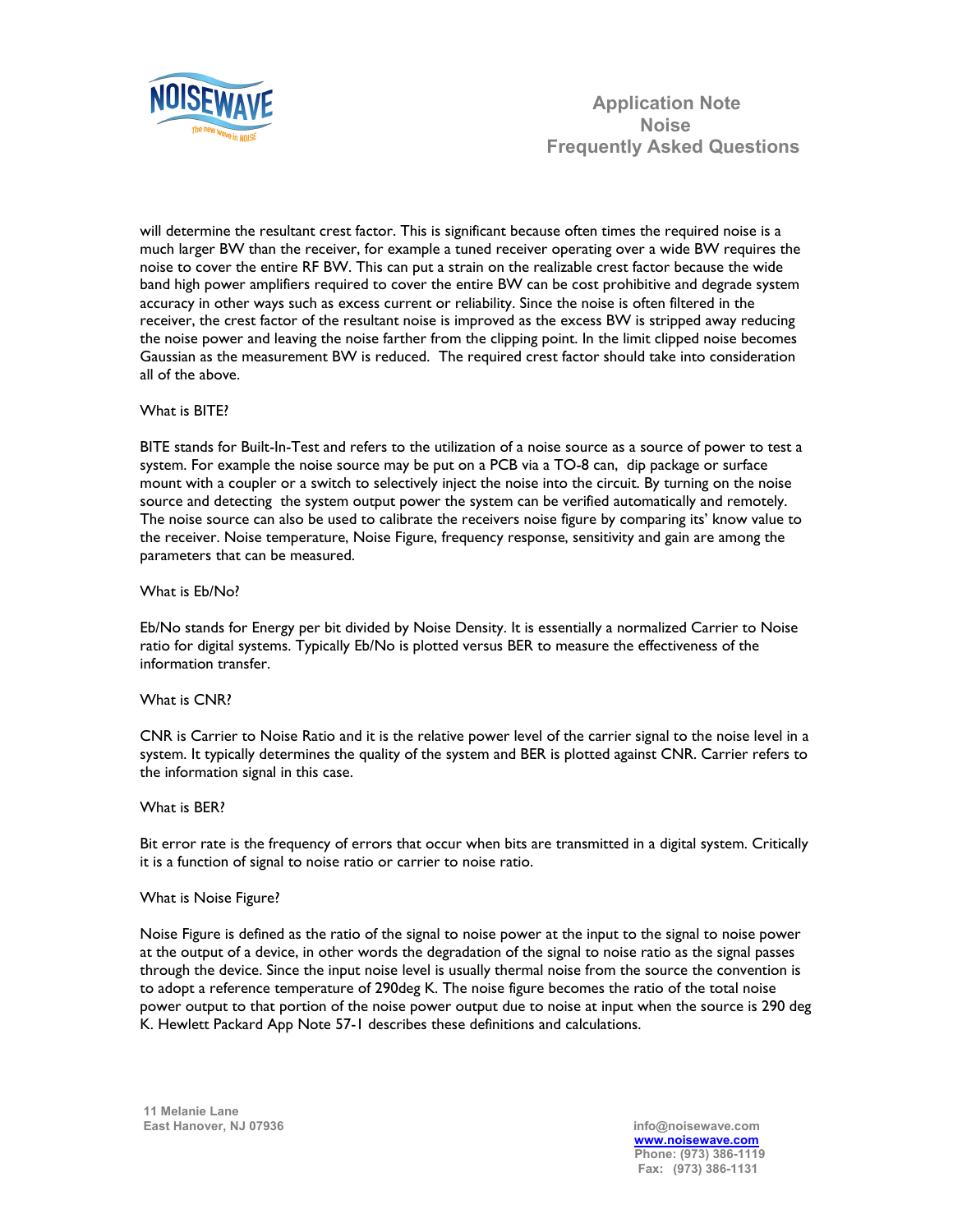

How is noise figure measured and calculated?

Noise figure is typically determined by using a calibrated noise source which is traceable to international standards. This noise source is essentially compared to the unknown noise figure and by measuring this difference noise figure is computed:

NF= ENR dB-10 log (Y-1) + Tcorr

Tcorr is a temperature correction factor that can be applied if the temperature deviates significantly from 290 K.

Y is the Y factor which is the ratio of the output power with the noise on to the output power with the noise off . By employing this method of measuring the Y factor, only relative accuracies are significant which makes the measurement easier than attempting to measure exact powers which can be quite low and tough to measure.

## How do noise powers add?

Noise powers add as incoherent signals which means that their powers must be added. For example if your inject a noise source into a spectrum analyzer and see that the noise floor increases 3 dB, then the actual noise source power is at the original noise floor level.

This relationship allows you to calculate the noise power of signals below the measurement noise floor:

10 log [{Inverse log (diff/10)} -1)]

Where diff is the dB difference in measured powers. Of course small changes in power occur as the unknown noise is far below the known and this results in increasing inaccuracy as the power goes much lower.

Why can't I see my noise source on a spectrum analyzer?

If you are attempting to measure a lower power noise source,  $<$  30 dB ENR, in all probability the spectrum analyzer Noise Figure, which usually is at a minimum of 25 dB and many times is 35 dB, is above the noise level of noise source. At these levels we can approximate Noise Figure and ENR and compare directly to see if the noise source will be detectable. This source could be measured with an LNA in front of the Spectrum Analyzer although to get an exact ENR we would need to know the NF of the LNA and its gain but we can see if the approximate deflection occurs. For example a 15 dB ENR noise source should change the noise level about 10 dB if the noise figure of the LNA is about 5 dB, as long as the LNA gain is sufficient to overcome the Noise figure of the analyzer.

Higher power noise sources can be measured on a spectrum analyzer for flatness and on a power meter for output power.

Why test at high power levels?

Sometimes it is convenient to test at higher power levels. For example BER measurements are a function of Carrier to Noise Ratio and they can be quite sensitive with large changes in BER resulting with small changes in CNR. Rather than test at low power levels that are very difficult to measure, often times it is easier to inject more noise power and test at levels that are easier to establish what is the actual CNR.

 **11 Melanie Lane East Hanover, NJ 07936 info@noisewave.com**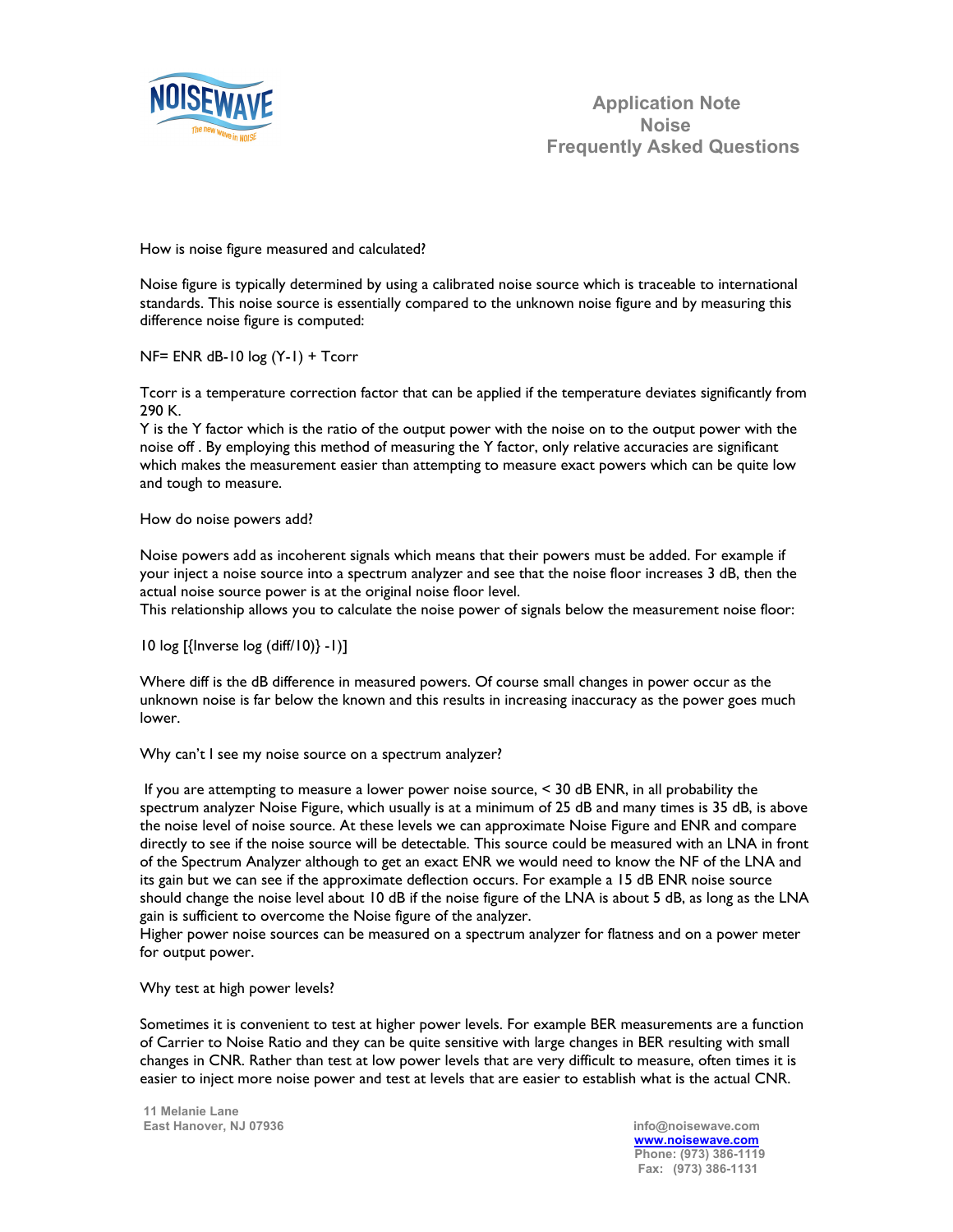

Also often times tests are done at lower CNR so that the BER is higher and the low BER results are extrapolated, which saves test time because the errors come so infrequently at high CNR.

# What is noise power spectral density?

Typically referred to as No, this is the amount of power the source will output in a one hertz bandwidth. It is essentially a normalized output power. Since noise power is proportional to bandwidth, No is used to compute the power in any bandwidth.

# What is -174 dBm/Hz?

This is a convenient number to use, it represents the amount of power in a one hertz bandwidth that a thermal noise source has at the reference temperature of 290K, which is close to room temperature. This results from the equation  $P=$  kTB where  $k=$  Boltzmann's constant,  $T$  is temp in degrees K and B is the bandwidth. For example the available thermal noise power in a resistor in a 1 MHz bandwidth would be -114 dBm because 10 log (1MHz) =60 dB is added to the -174 dBm/ Hz.

What is No and how is it used to calculate noise output power?

 No is the noise density of the Noise Source. It is the output power per hertz that the source provides. To calculate the power that the source will have in a BW the No is added to the dB (BW). For example a -80 dBm/Hz amplified noise module with 1 GHz BW will have a minimum of -80 dBm/Hz + 10 log (1  $G$ Hz) = -80 dBm/Hz + 90 dB = +10 dBm. If this source is measured on a spectrum analyzer with the Resolution BW set to 1 MHz then -80 dBm/Hz + 10 log (1 MHz) = -20 dBm will be displayed. In actuality the noise source will have some out of band noise and the resolution BW has a noise equivalent BW greater than its setting so some adjustment of these numbers will be needed for a more accurate number. For many applications this first order approximation will suffice. Aggregate output power should be measured on a power meter, although it could be approximated by adding 10 log (BWns/RBW) to the number on the spectral analyzer. Also when performing power calculations on Noise Sources if the ENR is known the output power density can be approximately calculated by adding the ENR to -174 dBm/Hz. This is accurate to less than 0.2 dB at 15 dB ENR and less than .01 dB for ENRs greater than 30 dB. For example a 34 dB ENR noise source would have a noise spectral density of -174 dBm/Hz + 34 dB = -140 dBm/Hz. In a 10 MHz BW this would result in -140 dBm/Hz + 70 dB = -70 dBm. For lower ENRs the Th has to be solved for directly from the definition of ENR then the noise density 10 log kTh would be computed.

# Why is Noise Power proportional to BW?

Since noise is a random signal its power is distributed over its usable bandwidth BW, and the noise source is considered " white" due to its constant spectral density. This results in the power measured being proportional to BW. If a certain power is measured in  $X$  BW, then if the BW is increased to 2X the power measured is double or 3 dB higher. This should be noted when measuring high level noise sources on a spectrum analyzer. This is critical because as a system's BW increases to allow for more information to be processed, this will also introduce more noise power and reduce the CNR and potentially reduce the dynamic range of the system. This is a major trade off in all communication systems. How do I calculate the overall output power of my noise source?

 **11 Melanie Lane East Hanover, NJ 07936 info@noisewave.com**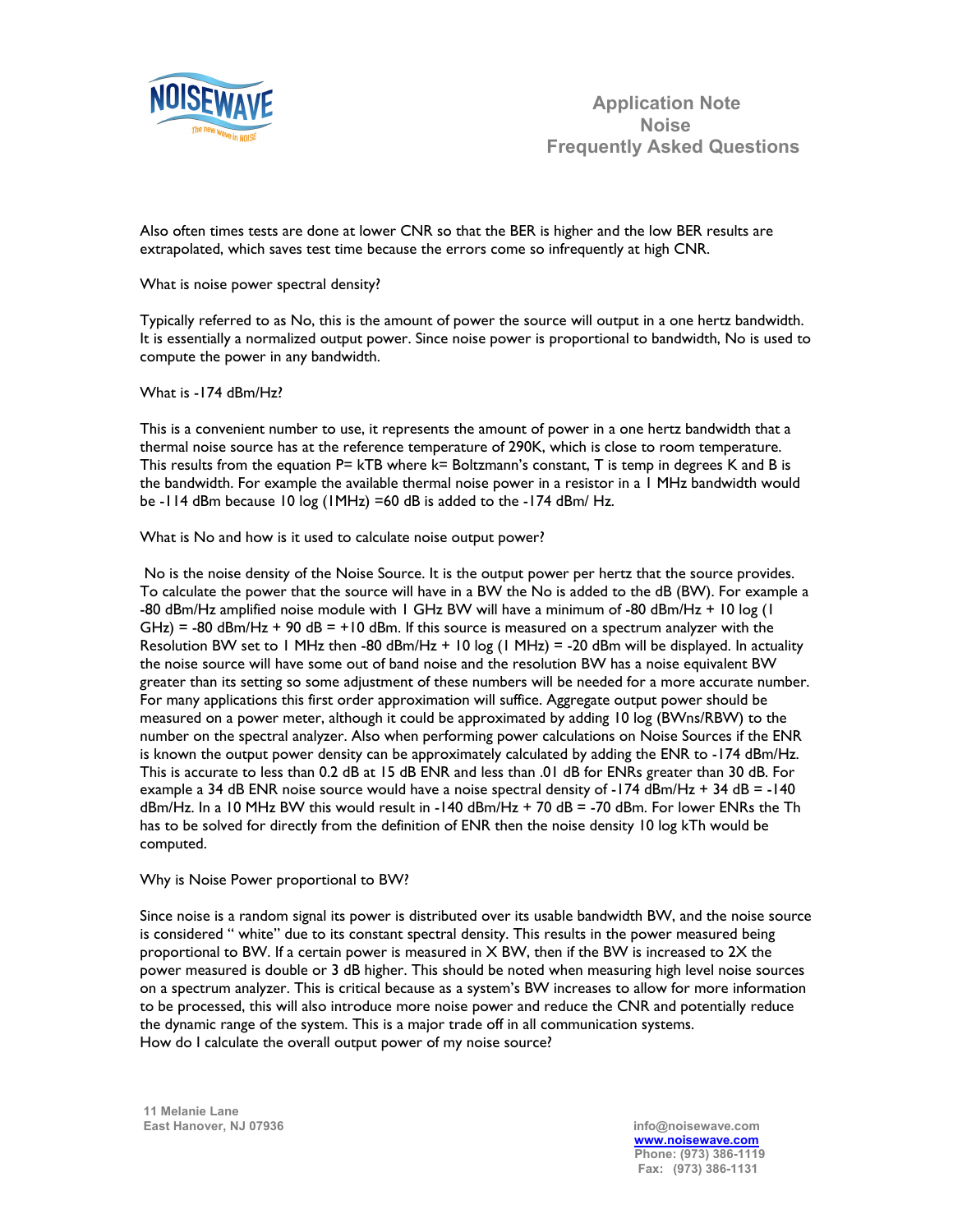

Use the No Noise density and add 10 log of the BW of the device in which you wish to measure the noise.

Why is the Bandwidth of the measurement device important ?

Since noise is a distributed broadband signal its power is proportional to the bandwidth of the measurement device as long as it is in the noise source frequency range. Higher power noise sources are typically measured with a power meter that covers greater than the frequency range of the noise source so all of the power is measured. A true RMS power meter and sensor should be used, due to the noise source's Gaussian nature errors can result when diode detectors are used.

How can I measure Noise Figure on a Spectrum analyzer?

Spectrum Analyzers can be used to measure noise figure with a coaxial calibrated noise source. The DUT is assumed to be an amplifier. The noise source is connected to drive the amplifier input. On the spectrum analyzer the noise power is noted at the frequency of interest when the noise source is on and when it is turned off. This is the Y factor in dB. Convert the Y factor to linear and plug into the equation NF(dB)= ENR dB-10 log (y-1). There are various pitfalls to watch out for in this measurement detailed in the next section.

What are some pitfalls to watch out for with noise measurements on a spectrum analyzer?

Care must be used when making noise figure measurements on a spectrum analyzer. There are multiple possible sources of potential error. Since noise sources are very broadband their powers can increase quickly as gain is added. Couple this with the fact that the noise has large peaks that can start to compress the amplifier and the high noise figure of spectrum analyzers results in less range available then one might think.

For example suppose a 2-18 GHz LNA with 20 dB gain and a 0 dBm P1 dB is to be measured with a 25 dB ENR 2 to 18 GHz noise source. If the expected noise figure is 5 dB then the output noise is approximately 25 dB above thermal with the noise source off. The spectrum analyzer may have a noise marker mode that will display the No directly. If not it can be approximated by taking 10 log of the Resolution BW and subtracting this from the measured noise power. If the spectrum analyzer noise floor is -144 dBm/Hz then this is approximately a 30 dB noise figure (The spectrum analyzer noise floor can be reduced by pulling out attenuation however if 0 dB is used then care must be exercised because the VSWR will be degraded, if the broad band response is very ripple then additional errors can be introduced). We can see that the output noise is below the analyzer noise floor by about 5 dB. This will give some deflection perhaps about 1.2 dB. This will result in a direct error in the noise figure and even if it is compensated for, small changes in the spectrum analyzer will result in large swings in the computed noise figure. This can also be analyzed by Noise Figure second stage equations to see the increase in expected noise figure.

Typically a preamp can be added to the spectrum input, in this case assume that another similar amplifier is added. The net noise power into the analyzer is now  $5 + 20 + 20 = 45$  dB above thermal which is -174  $dBm + 45 dB = -129$  dBm/ Hz. Since this is now 15 dB away from the spectrum analyzer noise floor we should be operating in a proper range. Now though we must check the high end. When the noise source

 **11 Melanie Lane East Hanover, NJ 07936 info@noisewave.com**